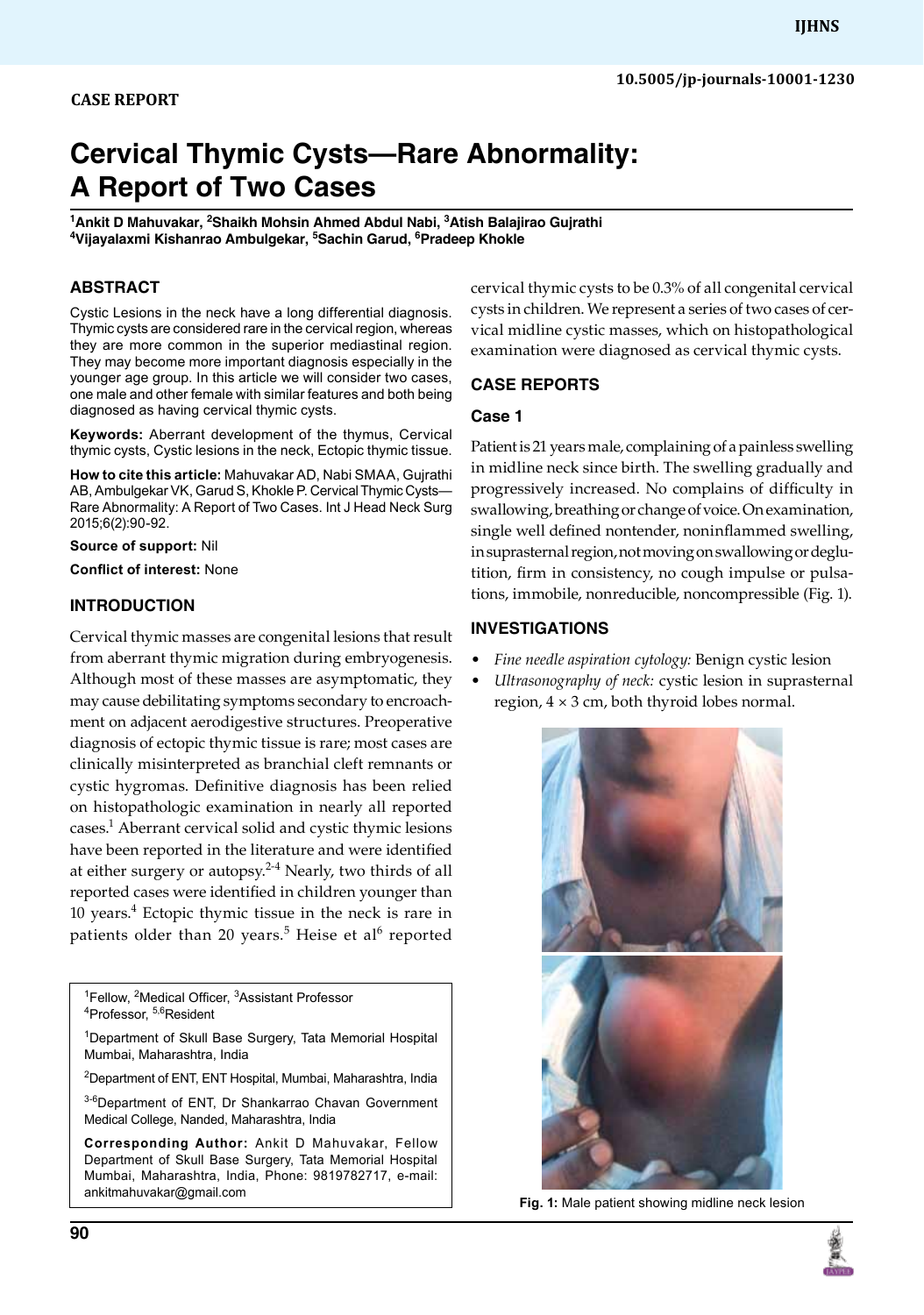*Cervical Thymic Cysts—Rare Abnormality: A Report of Two Cases*



• *Computed tomography (CT) of neck:* Well defined cystic peripheral enhancing lesion measuring 4.2 × 3.9 cm in midline, suprasternal region, lesion appears separate from surrounding structures, both lobes of thyroid gland and remaining structures in the neck are normal (Fig. 2).

# **Case 2**

A female patient, 21 years old, complained of single painless swelling in midline neck since birth. Clinical examination and investigations were similar to the previous case, except the size, which was smaller (Fig. 3).

Computed tomography scan suggested single unilocular midline swelling slightly to right, measuring  $3 \times 3$  cm with substernal extension, appears free from other structures (Fig. 4).

After obtaining informed consent from patient and preanesthetic fitness, excision of the cyst was done under general anesthesia. Case 1 on operation showed midline swelling, in suprasternal region without any attachment to thyroid gland. Case 2 on operation showed swelling toward right, in suprasternal region, extending in the substernal region, with fibrous attachment to the thyroid gland. No major complications were encountered during and after the operation. Specimens were send for histopathological examination. Patients were discharged on 3rd postoperative day, followed-up on 7th day for removal of sutures. Repeat follow-up at 3 months showed no recurrence and adequate wound healing.



**Fig. 2:** Computed tomography showing the mass in midline **Fig. 3:** Female patient showing neck mass slightly to the right

Histopathological report on both occasions showed squamous, nonkeratinized epithelium which was replaced by an inflammatory infiltrate containing numerous cholesterol clefts. The presence of thymic tissue in the walls of the cyst along with the pathognomonic presence of Hassall's corpuscules identified the thymic origin of the cyst.

#### **Discussion**

Thymus gland derives its origin from the third and, in some instances, the fourth pharyngeal pouch; it develops bilaterally early in fetal life and descends down the neck during the sixth to eighth week of gestational life, where the two primordia fuse to form the gland, which then reaches its definitive position in the mediastinum, behind the sternum. Clinically, in most cases, ectopic thymic tissue presents as a unilateral, asymptomatic neck mass, commonly in the left side of the neck.<sup>7-10</sup> Thymus gland reaches its relative maximum size in children aged 2 to 4 years, attaining its final size at puberty when it weighs 30 to 40 gm. The gland then involutes and is replaced by fibro fatty tissue.

The pathogenesis of the ectopic thymus has not been fully clarified yet. Several theories have been proposed, including the following:

• Complete or partial failure of the unilateral gland to migrate to its normal position. The presence of parathyroid gland in the mass supports the idea of



**Fig. 4:** Computed tomography scan showing the same mass